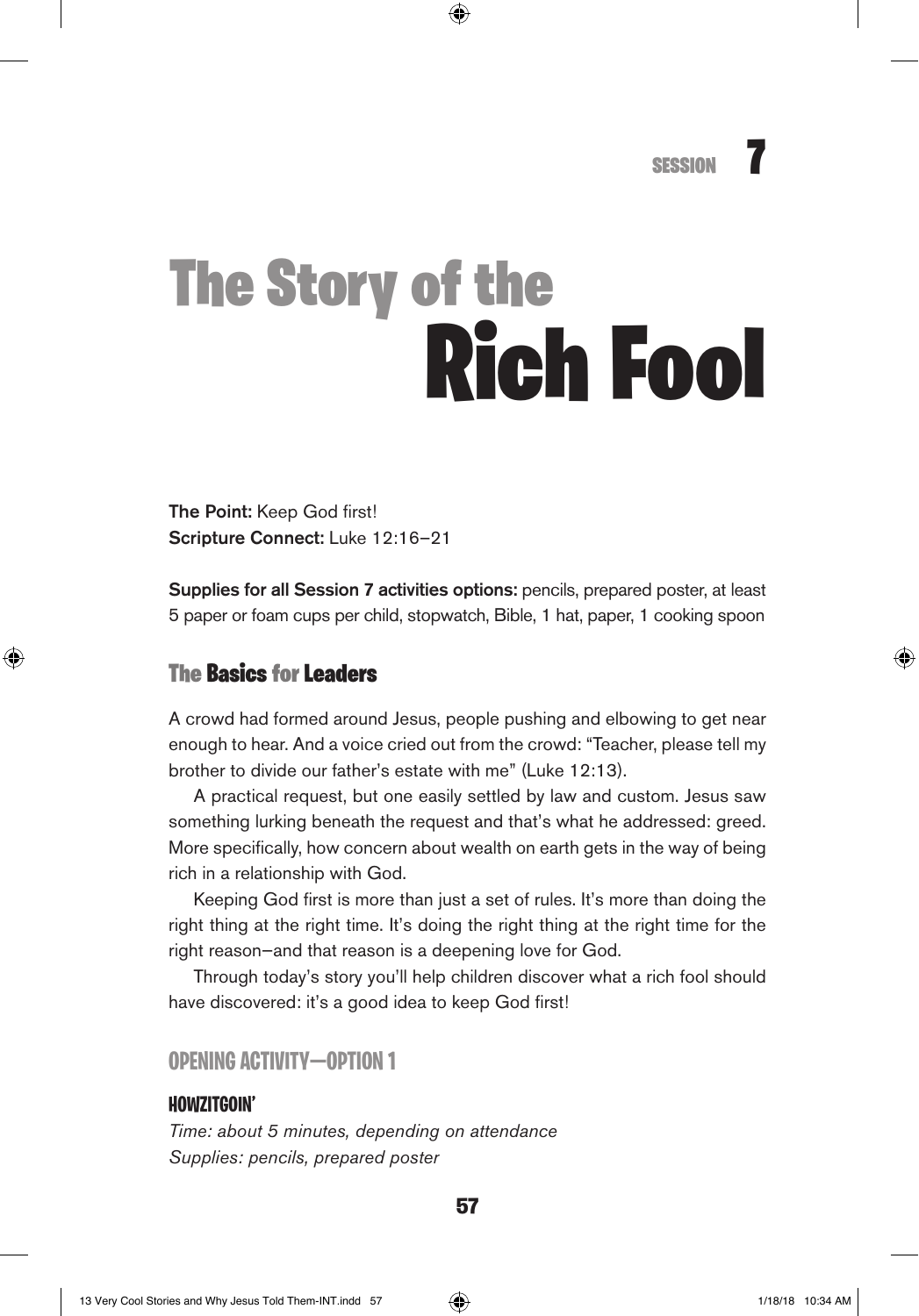Before kids arrive, draw a line on a poster. Write a 1 on the left end of the line, a 10 on the right, and a 5 in the middle. As kids arrive, ask them to pencil in their initials on the line.



Say: If this past week was so awful you wish you'd slept through it, place your ini-

tials by the 1. If it was a great week you wish you could repeat, put your initials by the 10. Place your initials anywhere on the line that shows how you feel about this past week—except exactly on the 5. Because there's no such thing as a week that's exactly half good and half bad!

After kids have signed in, give them 30 seconds each to explain why they placed their initials where they did. Be sure to include your own initials and explain your placement on the line. Kids will begin to express themselves more over time, and hearing their stories will help you adapt this lesson to make it relevant to your kids' lives.

#### **OPENING ACTIVITY—OPTION 2**

#### **FIRST IN LINE**

*Time: about 10 minutes Supplies: none*

Have children face you, single file. Then ask them to line up again, but in alphabetical order of their first names. Have older kids help younger ones.

Applaud the effort, but tell children to move more quickly as they line up several more times. For each of the following rounds, ask kids to get lined up within 30 seconds.

Have children line up by height, exact age, alphabetical order of their middle names, distance to their homes from your meeting place, the number of buttons being worn, alphabetical order of their birthplace (city), or hair length.

Keep lineups moving quickly—it's more fun!

After playing several rounds, say: Most people love being first in line, and it was fun in this game too. But when it comes to putting someone first in your life, who gets that spot? Is it you … someone else … or God?

Today we'll dive into a story Jesus told about a rich fool and see what he learned about putting God first.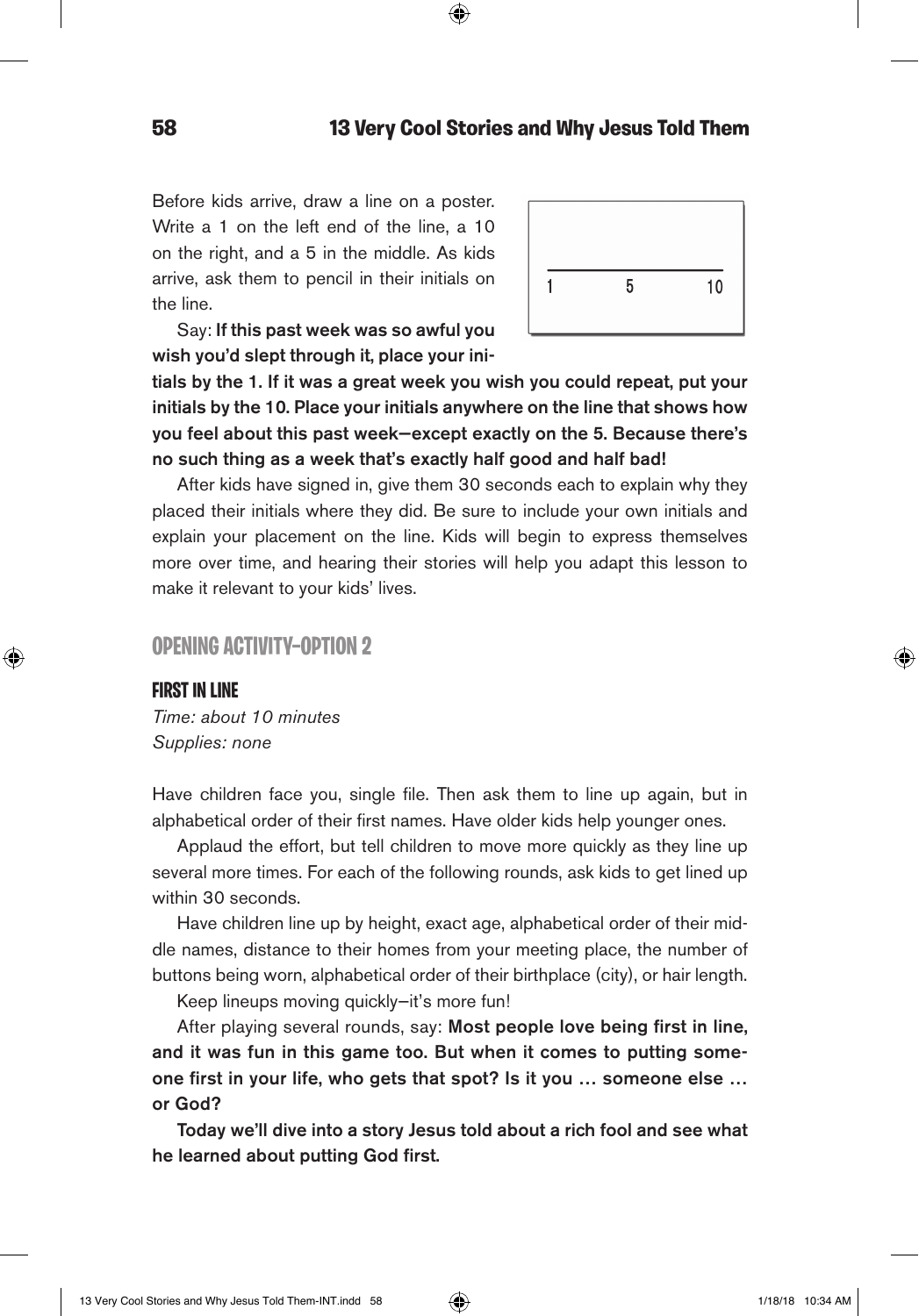# Cool Stories Game

#### **HOW HIGH CAN YOU GO?**

*Time: about 10 minutes Supplies: at least 5 paper or foam cups per child, stopwatch*

Form children into even-numbered teams. (You may need to join a team to keep the numbers even.) Give each team the same number of cups and this challenge: stack cups to make



the tallest tower possible. Explain and demonstrate the following rules:

- The first cup must be placed on the floor (or a table) right side up. The next cup is placed upside down over it. Continue this pattern to make a tall tower.
- Cups must be freestanding.
- Team members must take turns placing cups on the tower.
- Whichever tower is highest at the final signal wins—and I won't announce how long you have to work in each round.

Say: A winning tower might be just one cup high, depending on when time is called. Or it might be ten cups high or more. And if your tower of eight cups is steady, maybe it's not a good idea to get greedy and go for a tower of ten cups, even if you have time to keep building. It's up to you. Ready? Go!

Vary the times of each round (suggested: 25 to 60 seconds per round). Collect the cups and gather children in a circle. Discuss as a group:

- What encouraged you to keep adding cups? What encouraged you to stop adding them?
- How did it feel when your tower fell?
- How was this activity like people always wanting more?
- In what way, if any, did greed play a part in this activity?

Say: Let's meet a man Jesus described in a story. He was like many people we know—he wanted more and more. He had a lot of trust in his money, but he ran into a snag.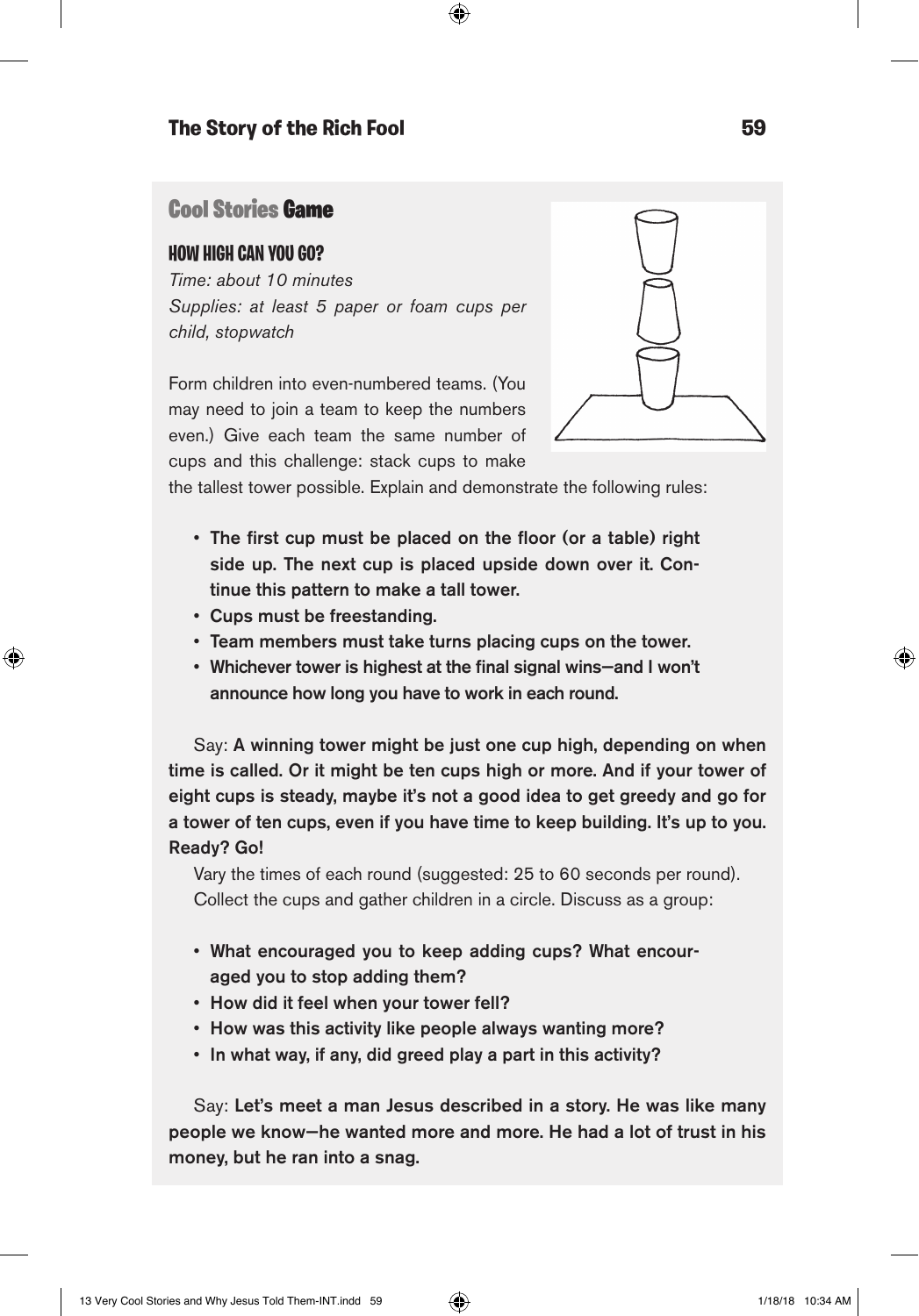# Cool Bible Story

#### **LAST INTERVIEW**

*Time: about 15 minutes Supplies: Bible, 1 hat, 1 pencil*

Gather children in a circle. Say: Good news! A newspaper reporter is coming any minute to interview you for an article. Word has gotten out about how you're going to put up some new barns on your farm. Wait, you don't know anything about this, do you?

Explain to kids that they'll play the part of a successful farmer, and you'll play the part of a newspaper reporter. They've got to become very familiar with the details, so read aloud Luke 12:16–19. Explain that any details they're asked about will have to fit with the larger story—that they grow wheat and probably some other crops, and they're building bigger barns. In other words, they're rich! But other details? Those they can make up.

Pull on your reporter hat and pretend a pencil is a microphone. Then ask:

- How long have you been in farming?
- Why do you think your fields have such large harvests?
- How many people do you hire to work on your farm?
- What crops do you grow?
- How large will your new barns be?
- Now that you're rich, what will you do?
- Were you surprised about the announcement?

Your children won't know quite how to respond to the last question. You may hear, "What announcement?" Say: Oh, you thought I was from the *business page* of the paper. I'm not. I write the obituaries. I write about people who've just died. Or in your case, people who are about to die. I guess you didn't hear the rest of Jesus's story. Let's hear it now!

Read aloud verses 20–21. Say: So, Mr. Rich Farmer, how would you answer these questions?

- What do you think your bigger barns will do for you now?
- What matters more: your riches or your friendship with God?
- Is it ever too late to put God first? Explain.

Pull off your hat. Thank your kids for playing the part of the rich farmer. Then say: Our farmer friend discovered—too late—that riches don't take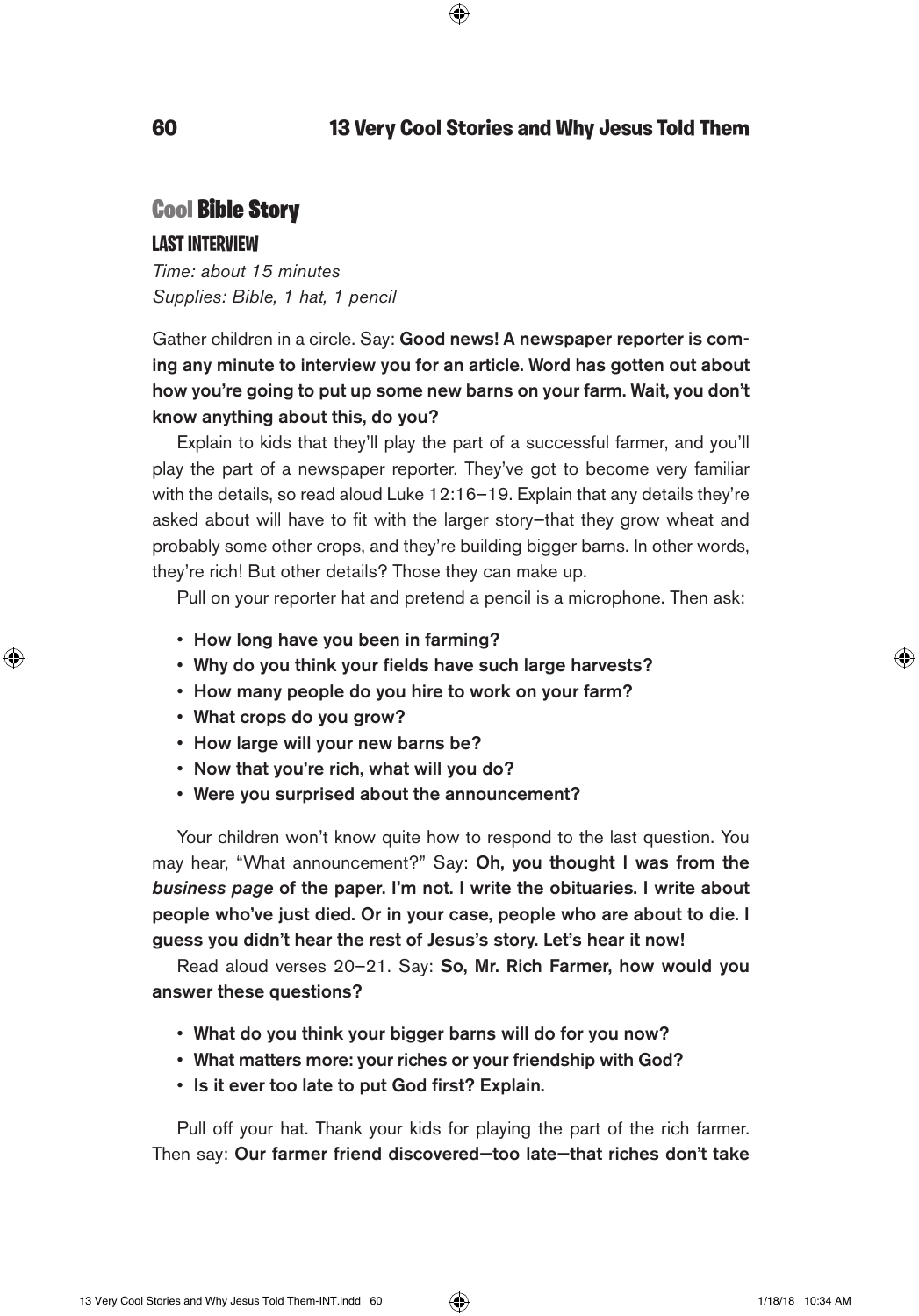the place of loving and serving God. You can't trust money to get to Heaven! For that you have to put God first!

## **CLOSING PRAYER**

#### **GIVE-TO-GOD PRAYER**

*Time: about 5 minutes Supplies: none*

Gather kids and ask: Is it okay to have stuff and to have money? Give children time to respond. Say: Money isn't good or bad. It is just … money. What matters most is the *place* money has in your life and what you do with the money you have. Let's thank God for the money he's given to us and to our families. And let's tell him that when it comes to money, we'll put God first.

Ask children to pray with their palms open and up, as a symbol of their willingness to give all they have to God. Ask children to briefly pray aloud, mentioning one thing they have they consider valuable and offering it to God. Close the prayer time by doing the same yourself.

## **EXTRA-TIME ACTIVITY—OPTION 1**

#### **INSTANT MILLIONAIRE—10 TIMES OVER!**

*Time: about 5 minutes Supplies: 1 sheet of paper and 1 pencil per child*

Woo-hoo! Every child in your group has just received 10 million dollars from an unknown donor. But there's a catch: the money must be spent on themselves or others, or given away, in the next five minutes.

Give each child a sheet of paper and a pencil for taking notes. Then give them this challenge: How will you get rid of your 10 million dollars? Be ready to report back in five minutes!

Ask children to report back to the larger group. Then ask:

- How many of you will need a bigger house to keep your stuff?
- How did you decide where to give money?
- If you could change your plan, how would you change it?

Say: How much is enough? How much is too much? The rich fool had too much—not because he had to build bigger barns, but because he